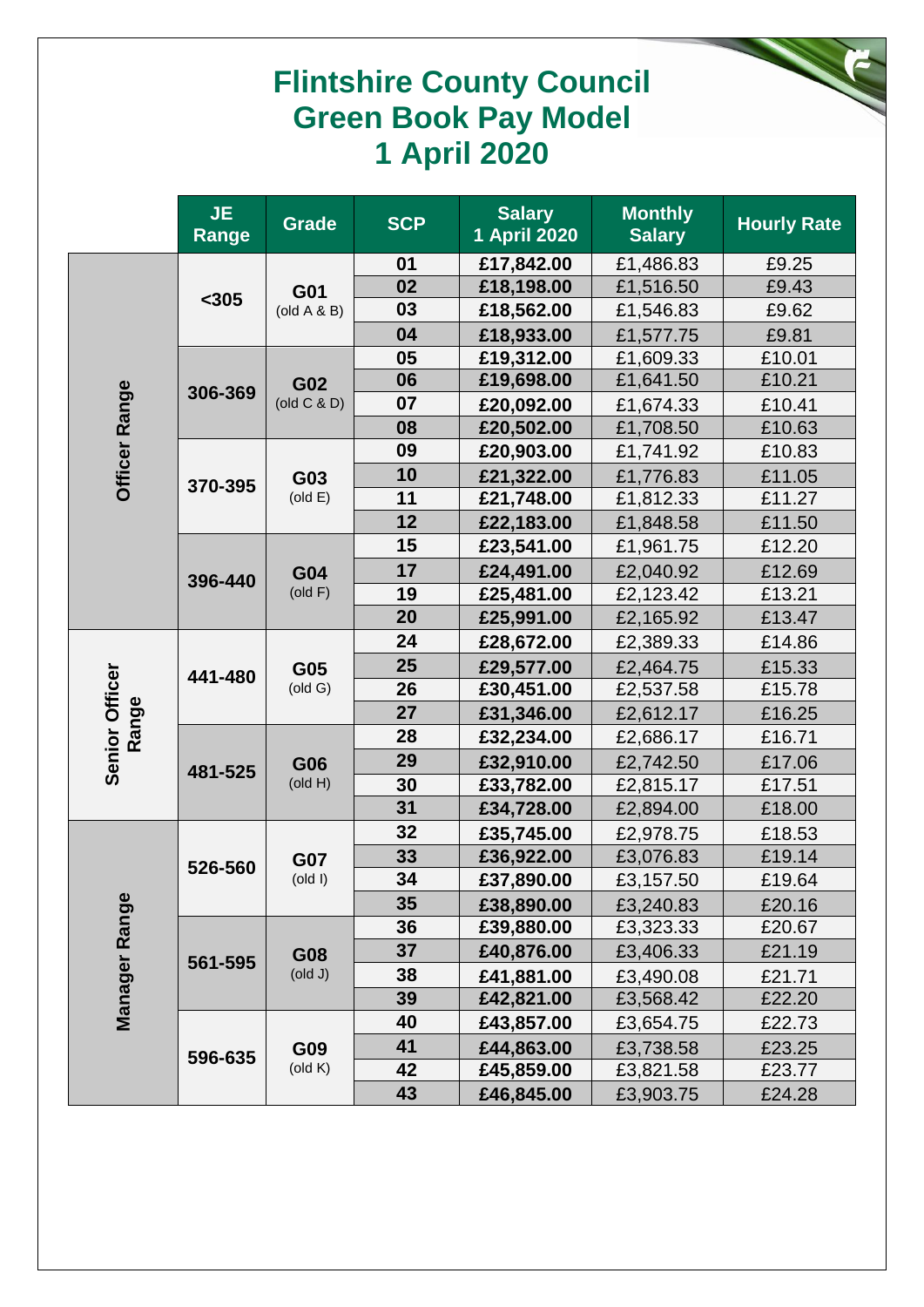|                   | 636-685 |                          | £49,070.00<br>45<br>£4,089.17 |            | £25.43    |        |
|-------------------|---------|--------------------------|-------------------------------|------------|-----------|--------|
|                   |         | G10                      | 46                            | £50,373.00 | £4,197.75 | £26.11 |
| Range             |         | $\left($ old L $\right)$ | 47                            | £51,710.00 | £4,309.17 | £26.80 |
|                   |         |                          | 48                            | £53,086.00 | £4,423.83 | £27.52 |
|                   | 686-729 |                          | 50                            | £55,939.00 | £4,661.58 | £28.99 |
| Manager<br>Senior |         | G11                      | 51                            | £57,424.00 | £4,785.33 | £29.76 |
|                   |         | (old N & M)              | 52                            | £58,948.00 | £4,912.33 | £30.55 |
|                   |         |                          | 53                            | £60,511.00 | £5,042.58 | £31.36 |
|                   | >730    |                          | 58                            | £68,965.00 | £5,747.08 | £35.75 |
|                   |         | G12                      | 59                            | £70,793.00 | £5,899.42 | £36.69 |
|                   |         | (New<br>Grade)           | 60                            | £72,669.00 | £6,055.75 | £37.67 |
|                   |         |                          | 61                            | £74,594.00 | £6,216.17 | £38.66 |

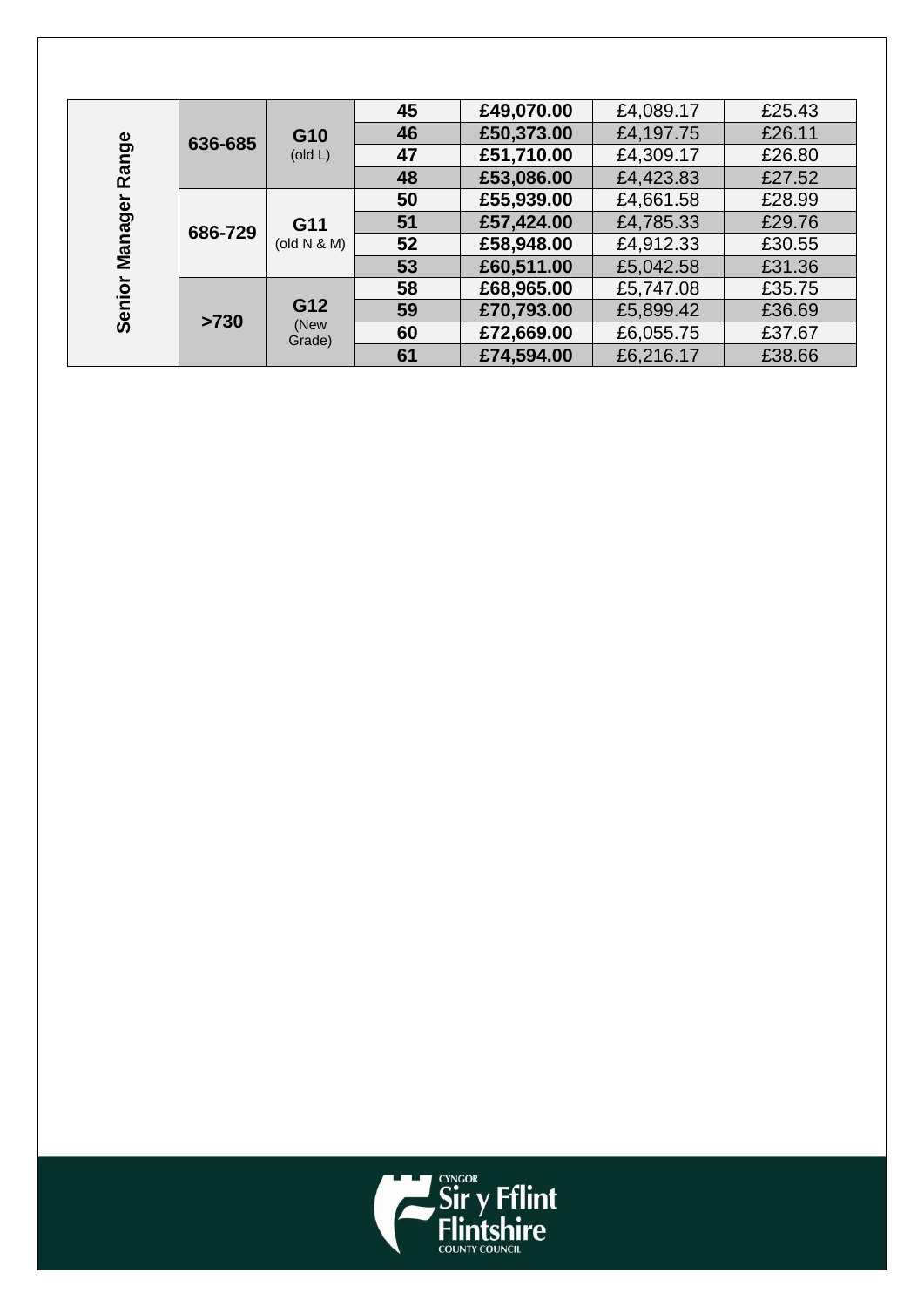## **Theatr Clwyd Pay Scale st April 2020**

| <b>Grade</b>   | <b>SCP</b> | <b>Salary</b><br>1 April 2020 | <b>Monthly</b><br><b>Salary</b> | <b>Hourly Rate</b> |
|----------------|------------|-------------------------------|---------------------------------|--------------------|
| CTC07          | 01         | £17,842.00                    | £1,486.83                       | £9.25              |
| CTC06          | 02         | £18,198.00                    | £1,516.50                       | £9.43              |
|                | 03         | £18,562.00                    | £1,546.83                       | £9.62              |
|                | 04         | £18,933.00                    | £1,577.75                       | £9.81              |
| CTC05          | 05         | £19,312.00                    | £1,609.33                       | £10.01             |
|                | 06         | £19,698.00                    | £1,641.50                       | £10.21             |
|                | 07         | £20,092.00                    | £1,674.33                       | £10.41             |
|                | 08         | £20,493.00                    | £1,707.75                       | £10.62             |
|                | 09         | £20,903.00                    | £1,741.92                       | £10.83             |
| CTC04          | 10         | £21,322.00                    | £1,776.83                       | £11.05             |
|                | 11         | £21,748.00                    | £1,812.33                       | £11.27             |
|                | 12         | £22,183.00                    | £1,848.58                       | £11.50             |
|                | 14         | £23,080.00                    | £1,923.33                       | £11.96             |
|                | 15         | £23,541.00                    | £1,961.75                       | £12.20             |
| CTC03          | 17         | £24,491.00                    | £2,040.92                       | £12.69             |
|                | 19         | £25,481.00                    | £2,123.42                       | £13.21             |
|                | 20         | £25,991.00                    | £2,165.92                       | £13.47             |
|                | 23         | £27,741.00                    | £2,311.75                       | £14.38             |
|                | 24         | £28,672.00                    | £2,389.33                       | £14.86             |
| CTC02          | 25         | £29,577.00                    | £2,464.75                       | £15.33             |
|                | 26         | £30,451.00                    | £2,537.58                       | £15.78             |
|                | 28         | £32,234.00                    | £2,686.17                       | £16.71             |
|                | 30         | £33,782.00                    | £2,815.17                       | £17.51             |
|                | 31         | £34,728.00                    | £2,894.00                       | £18.00             |
| <b>CTC01.5</b> | 32         | £35,745.00                    | £2,978.75                       | £18.53             |
|                | 33         | £36,922.00                    | £3,076.83                       | £19.14             |
|                | 34         | £37,890.00                    | £3,157.50                       | £19.64             |
|                | 35         | £38,890.00                    | £3,240.83                       | £20.16             |
| CTC01          | 36         | £39,880.00                    | £3,323.33                       | £20.67             |
|                | 37         | £40,876.00                    | £3,406.33                       | £21.19             |
|                | 38         | £41,881.00                    | £3,490.08                       | £21.71             |

### **Music Service**

| <b>Fixed</b><br><b>Point</b> | 01 | £24,660.00 | £2,055.00 | £12.78 |
|------------------------------|----|------------|-----------|--------|
| <b>Fixed</b><br><b>Point</b> | 02 | £28,770.00 | £2,397.50 | £14.91 |

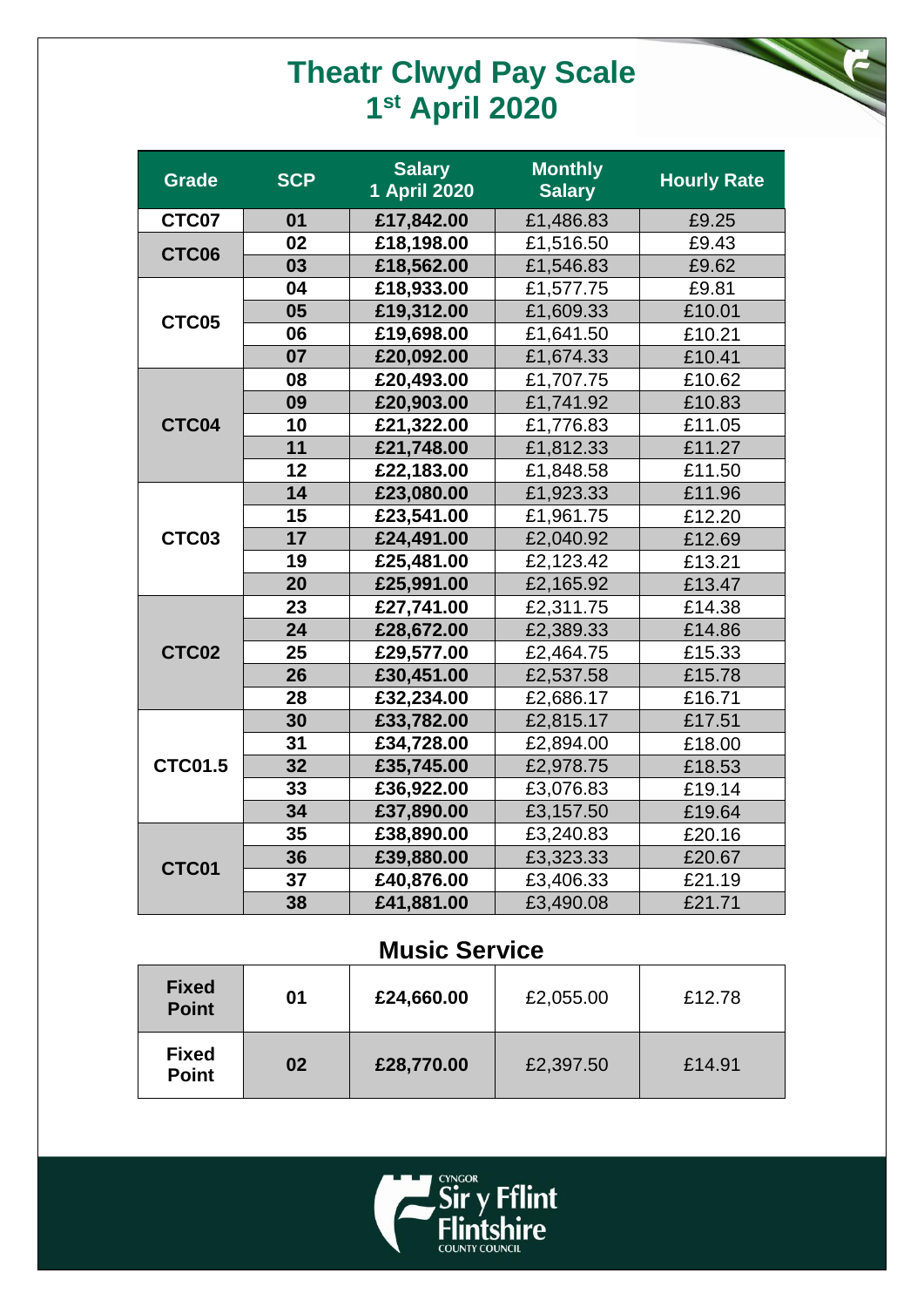# **Chief Executive 1 April 2020**

| <b>Grade</b>          | <b>New Salary</b><br>1 April 2020 | <b>Monthly</b><br><b>Salary</b> | <b>Hourly Rate</b> |
|-----------------------|-----------------------------------|---------------------------------|--------------------|
| <b>CEO Point 01</b>   | £131,664.00                       | £10,972.00                      | £68.24             |
| <b>CEO Point 02</b>   | £135,478.00                       | £11,289.83                      | £70.22             |
| <b>CEO Point 03</b>   | £139,295.00                       | £11,607.92                      | £72.20             |
| <b>CEO Point 04</b>   | £143,110.00                       | £11,925.83                      | £74.18             |
| <b>FCC Spot Point</b> | £139,279.00                       | £11,606.58                      | £72.19             |

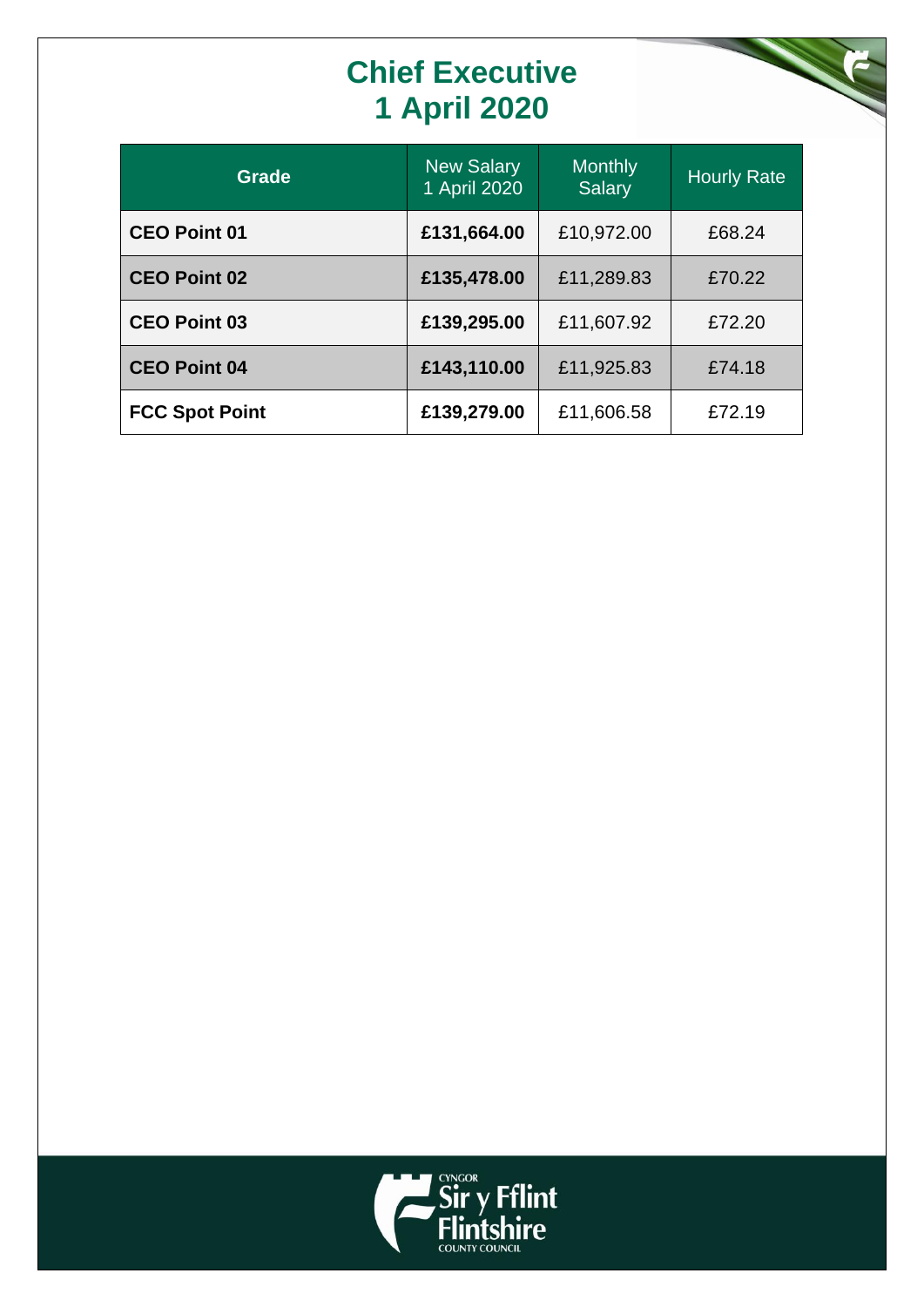# **Chief Officers 1 April 2020**



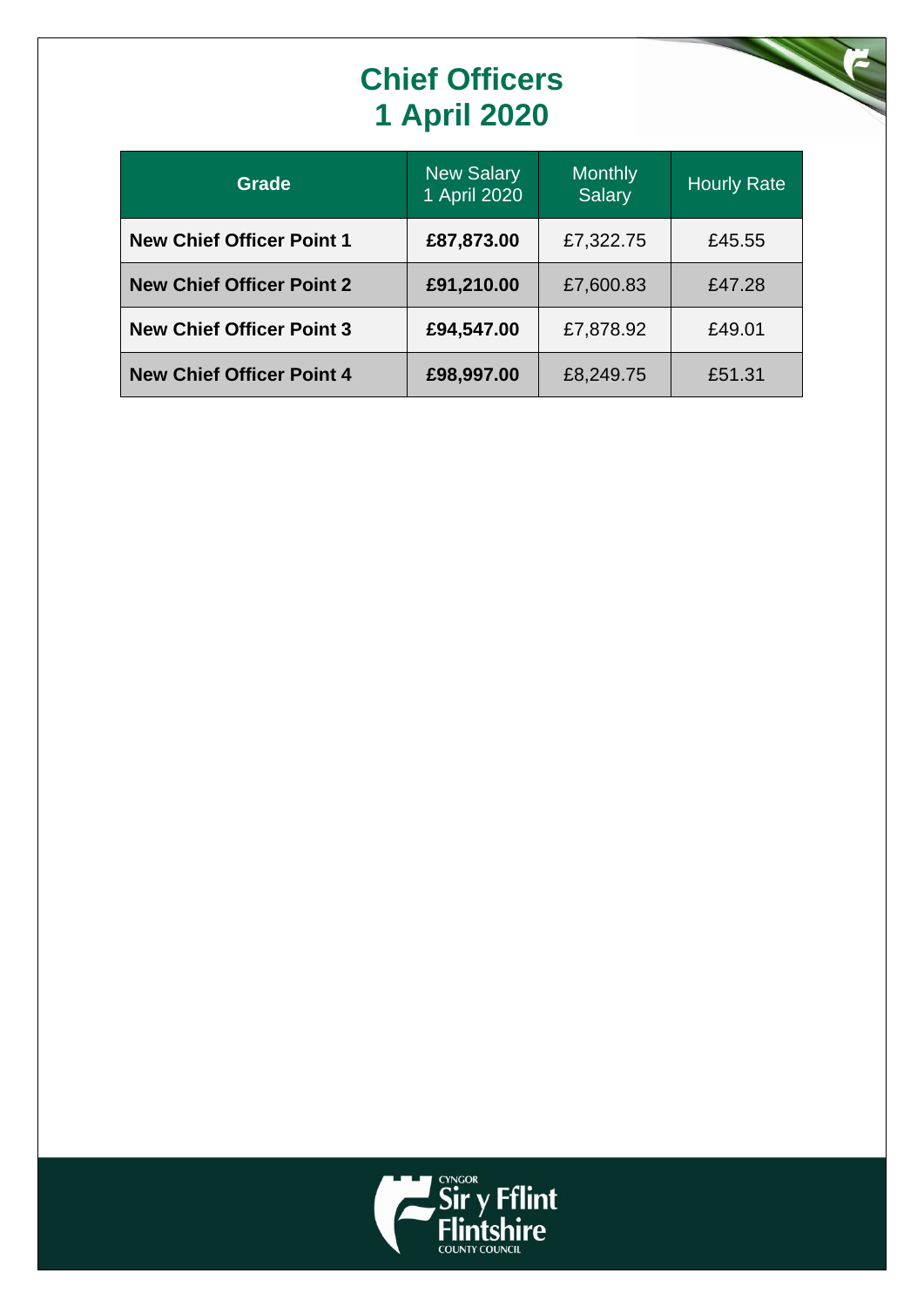## **Joint Chief Executive 1 April 2020**



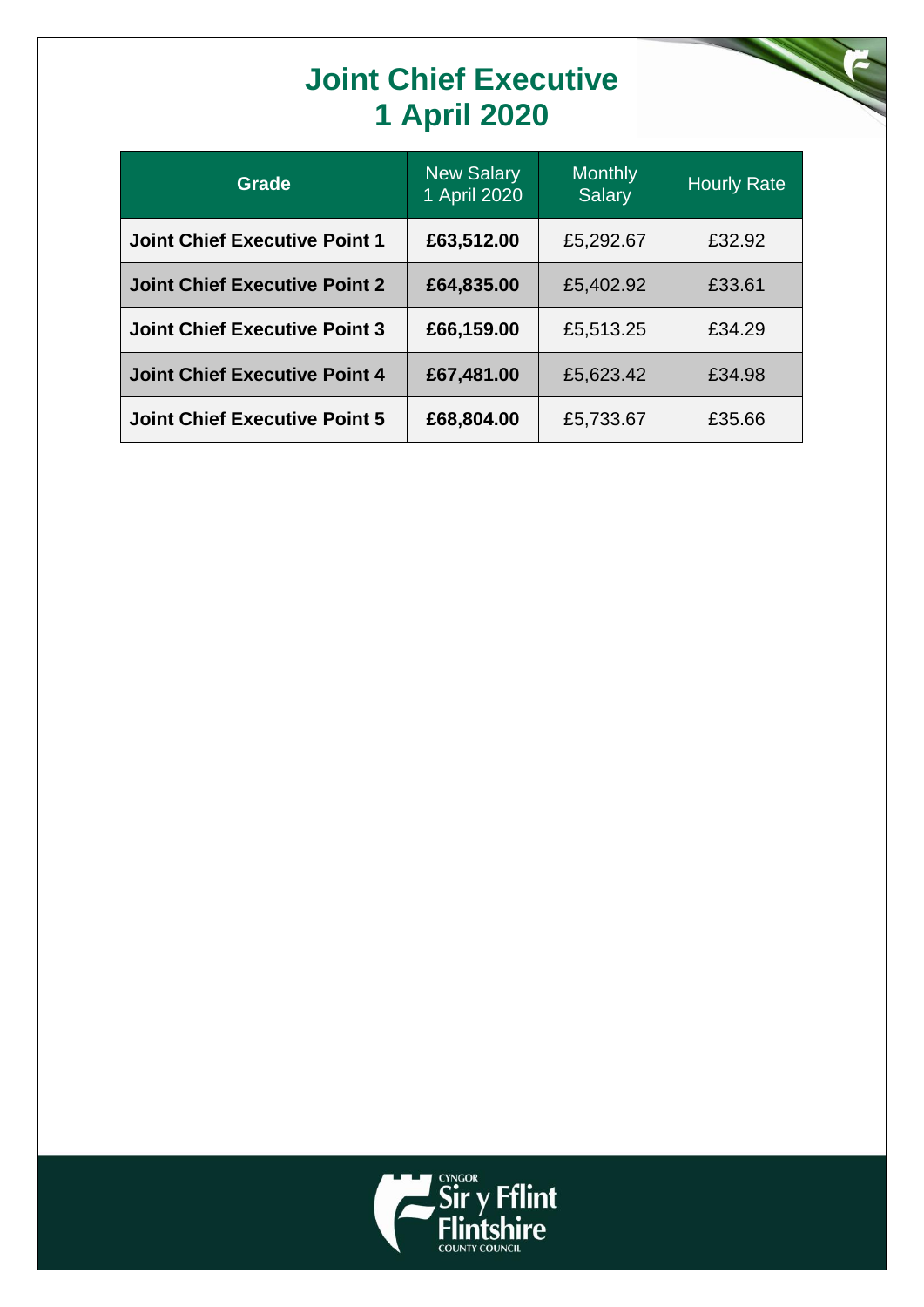## **Soulbury Pay Scales 1 September 2020**

### **Assistant Educational Psychologists**

| <b>Spinal Column</b><br><b>Point</b> | <b>Salary</b><br>1 September 2020 | <b>Monthly</b><br><b>Salary</b> | <b>Hourly Rate</b> |
|--------------------------------------|-----------------------------------|---------------------------------|--------------------|
| 01                                   | £30,166.00                        | £2,513.83                       | £15.6358           |
| 02                                   | £31,399.00                        | £2,616.58                       | £16.2749           |
| 03                                   | £32,630.00                        | £2,719.17                       | £16.9130           |
| 04                                   | £33,856.00                        | £2,821.33                       | £17.5485           |

#### **Educational Psychologists**

| <b>Spinal Column</b><br><b>Point</b> | <b>Salary</b><br>1 September 2020 | <b>Monthly</b><br><b>Salary</b> | <b>Hourly Rate</b> |
|--------------------------------------|-----------------------------------|---------------------------------|--------------------|
| 01                                   | £38,197.00                        | £3,183.08                       | £19.7985           |
| 02                                   | £40,136.00                        | £3,344.67                       | £20,8036           |
| 03                                   | £42,075.00                        | £3,506.25                       | £21.8086           |
| 04                                   | £44,012.00                        | £3,667.67                       | £22.8126           |
| 05                                   | £45,951.00                        | £3,829.25                       | £23.8176           |
| 06                                   | £47,889.00                        | £3,990.75                       | £24.8221           |
| 07                                   | £49,714.00                        | £4,142.83                       | £25.7681           |
| 08                                   | £51,538.00                        | £4,294.83                       | £26,7135           |
| 09                                   | £53,247.00                        | £4,437.25                       | £27.5993           |
| 10                                   | £54,959.00                        | £4,579.92                       | £28.4867           |
| 11                                   | £56,554.00                        | £4,712.83                       | £29.3134           |

#### **Senior and Professional Educational Psychologists**

| <b>Spinal Column</b><br><b>Point</b> | <b>Salary</b><br>1 September 2020 | <b>Monthly</b><br><b>Salary</b> | <b>Hourly Rate</b> |
|--------------------------------------|-----------------------------------|---------------------------------|--------------------|
| 01                                   | £47,889.00                        | £3,990.75                       | £24.8221           |
| 02                                   | £49,714.00                        | £4,142.83                       | £25.7681           |
| 03                                   | £51,538.00                        | £4,294.83                       | £26.7135           |
| 04                                   | £53,247.00                        | £4,437.25                       | £27.5993           |
| 05                                   | £54,959.00                        | £4,579.92                       | £28.4867           |
| 06                                   | £56,554.00                        | £4,712.83                       | £29.3134           |
| 07                                   | £57,209.00                        | £4,767.42                       | £29.6529           |
| 08                                   | £58,433.00                        | £4,869.42                       | £30.2874           |
| 09                                   | £59,646.00                        | £4,970.50                       | £30.9161           |
| 10                                   | £60,880.00                        | £5,073.33                       | £31.5557           |
| 11                                   | £62,090.00                        | £5,174.17                       | £32.1829           |
| 12                                   | £63,323.00                        | £5,276.92                       | £32.8220           |
| 13                                   | £64,577.00                        | £5,381.42                       | £33.4720           |
| 14                                   | £65,790.00                        | £5,482.50                       | £34.1007           |
| 15                                   | £67,061.00                        | £5,588.42                       | £34.7595           |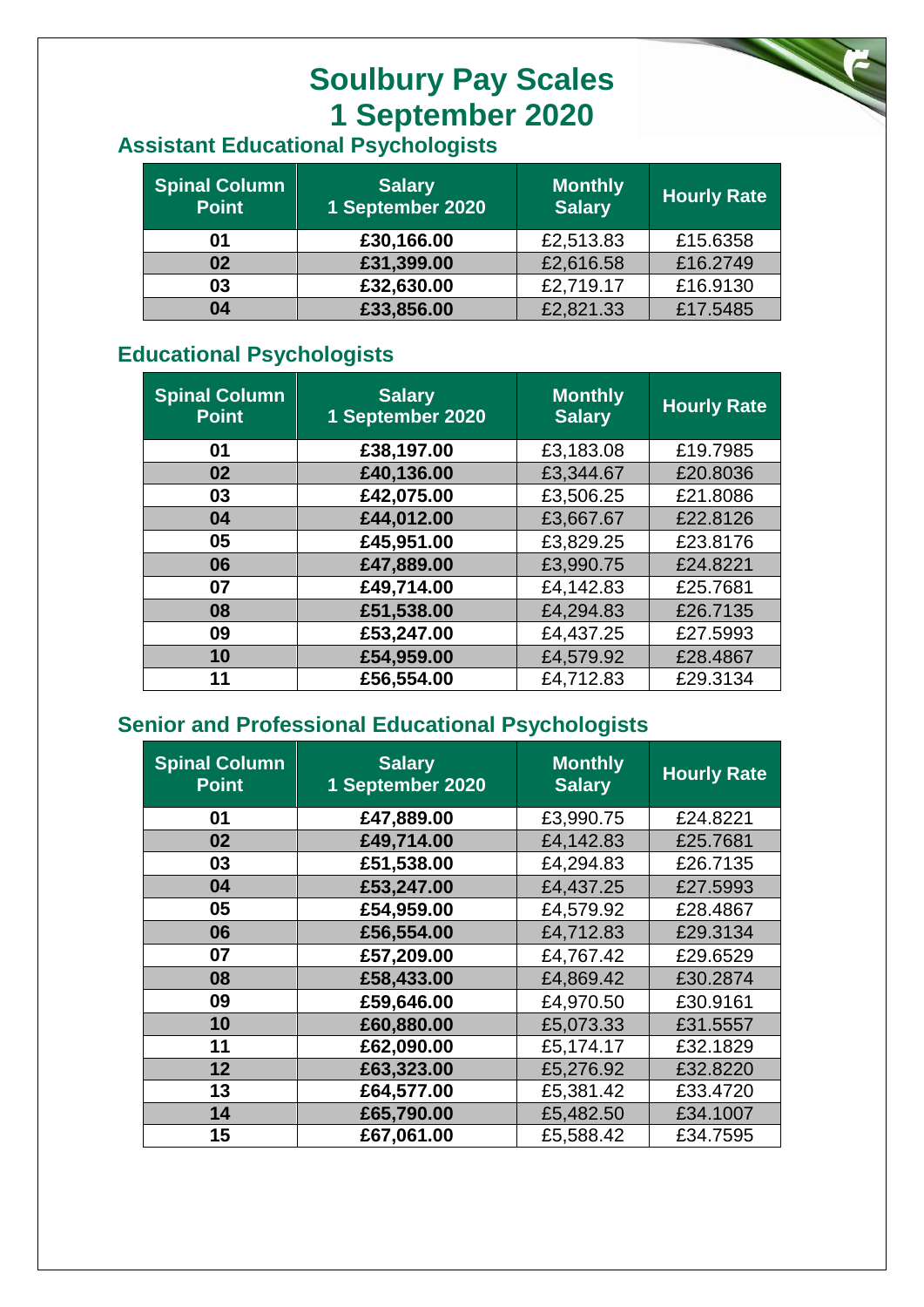|                                      |                                   | . .                             |                    |
|--------------------------------------|-----------------------------------|---------------------------------|--------------------|
| <b>Spinal Column</b><br><b>Point</b> | <b>Salary</b><br>1 September 2020 | <b>Monthly</b><br><b>Salary</b> | <b>Hourly Rate</b> |
| 01                                   | £36,419.00                        | £3,034.92                       | £18.8769           |
| 02                                   | £37,723.00                        | £3,143.58                       | £19.5528           |
| 03                                   | £38,955.00                        | £3,246.25                       | £20.1914           |
| 04                                   | £40,203.00                        | £3,350.25                       | £20.8383           |
| 05                                   | £41,443.00                        | £3,453.58                       | £21.4810           |
| 06                                   | £42,684.00                        | £3,557.00                       | £22.1243           |
| 07                                   | £43,988.00                        | £3,665.67                       | £22.8001           |
| 08                                   | £45,243.00                        | £3,770.25                       | £23.4506           |
| 09                                   | £46,705.00                        | £3,892.08                       | £24.2084           |
| 10                                   | £48,009.00                        | £4,000.75                       | £24.8843           |
| 11                                   | £49,295.00                        | £4,107.92                       | £25.5509           |
| 12                                   | £50,541.00                        | £4,211.75                       | £26.1967           |
| 13                                   | £51,951.00                        | £4,329.25                       | £26.9276           |
| 14                                   | £53,209.00                        | £4,434.08                       | £27.5796           |
| 15                                   | £54,598.00                        | £4,549.83                       | £28.2996           |
| 16                                   | £55,854.00                        | £4,654.50                       | £28.9506           |
| 17                                   | £57,114.00                        | £4,759.50                       | £29.6037           |
| 18                                   | £58,350.00                        | £4,862.50                       | £30.2444           |
| 19                                   | £59,625.00                        | £4,968.75                       | £30.9052           |
| 20                                   | £60,283.00                        | £5,023.58                       | £31.2463           |
| 21                                   | £61,549.00                        | £5,129.08                       | £31.9025           |
| 22                                   | £62,653.00                        | £5,221.08                       | £32.4747           |
| 23                                   | £63,867.00                        | £5,322.25                       | £33.1040           |
| 24                                   | £64,956.00                        | £5,413.00                       | £33.6684           |
| 25                                   | £66,121.00                        | £5,510.08                       | £34.2723           |
| 26                                   | £67,257.00                        | £5,604.75                       | £34.8611           |
| 27                                   | £68,419.00                        | £5,701.58                       | £35.4634           |
| 28                                   | £69,597.00                        | £5,799.75                       | £36.0740           |
| 29                                   | £70,777.00                        | £5,898.08                       | £36.6856           |
| 30                                   | £71,956.00                        | £5,996.33                       | £37.2967           |

### **Educational Improvement Professionals (Soulbury)**